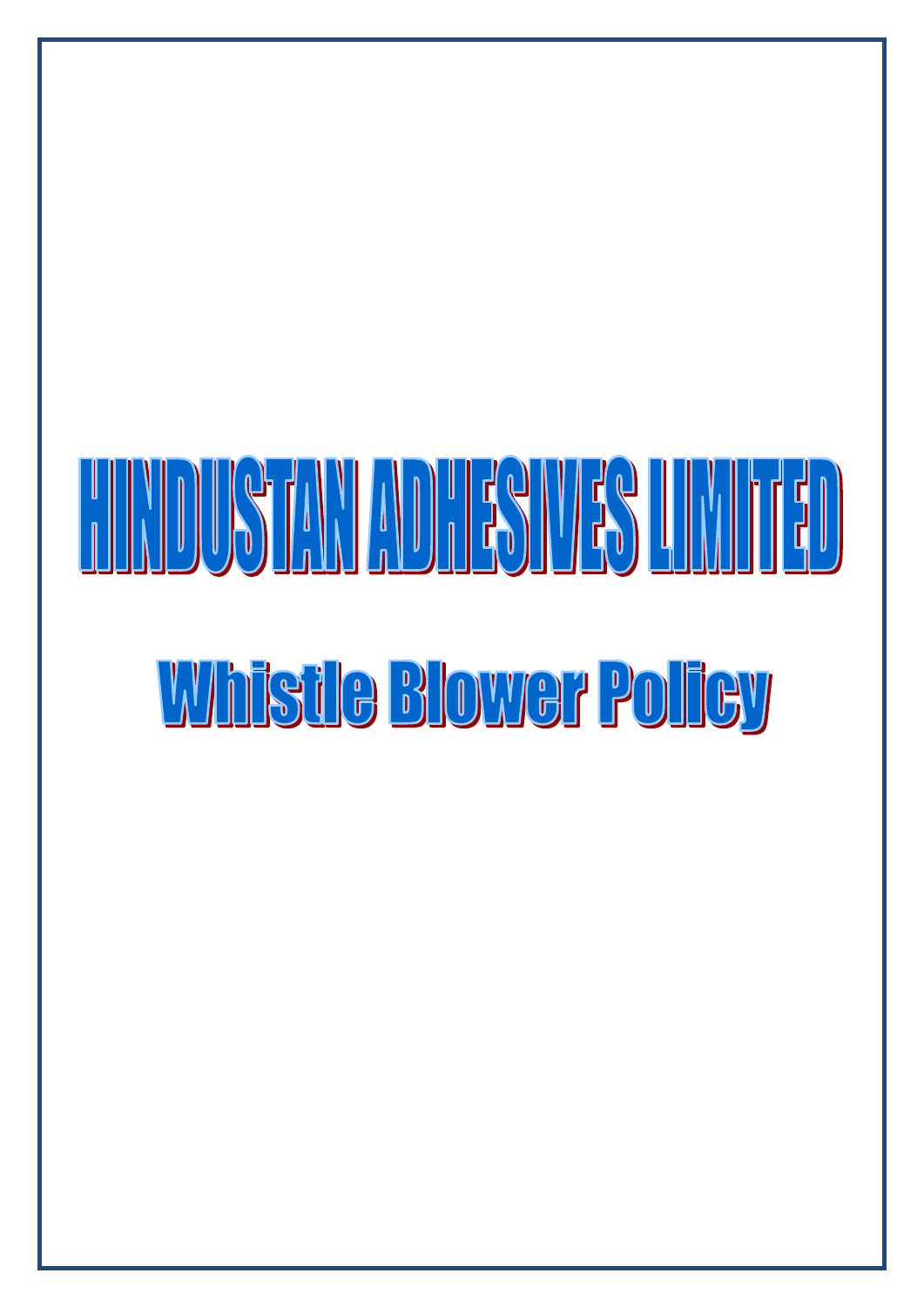# **WHISTLE BLOWER POLICY**

# **PREAMBLE**

Section 177 of the Companies Act, 2013 requires every listed company and such class or classes of companies, as may be prescribed to establish a vigil mechanism for the directors and employees to report genuine concerns in such manner as may be prescribed.

The Company has adopted a Code of Conduct for Directors and Senior Management Personnel ("the Code"), which lays down the principles and standards that should govern the actions of the Directors and Senior Management Personnel.

Any actual or potential violation of the Code, howsoever insignificant or perceived as such, is a matter of serious concern for the Company. Such a vigil mechanism shall provide for adequate safeguards against victimization of persons who use such mechanism and also make provision for direct access to the chairperson of the Audit Committee in appropriate or exceptional cases.

Effective October 1, 2014, Clause 49 of the Listing Agreement between listed companies and the Stock Exchanges, inter alia, provides for a mandatory requirement for all listed companies to establish a mechanism called "Whistle Blower Policy" for employees to report to the management instances of unethical behaviour, actual or suspected, fraud or violation of the company's code of conduct.

# **POLICY**

In compliance of the above requirements, HINDUSTAN ADHESIVES LIMITED, being a Listed Company has established a Vigil (Whistle Blower) Mechanism and formulated a Policy in order to provide a framework for responsible and secure whistle blowing/vigil mechanism.

# **POLICY OBJECTIVES**

The Vigil (Whistle Blower) Mechanism aims to provide a channel to the Directors and employees to report genuine concerns about unethical behaviour, actual or suspected fraud or violation of the Codes of Conduct or policy.

The Company is committed to adhere to the highest standards of ethical, moral and legal conduct of business operations and in order to maintain these standards, the Company encourages its employees who have genuine concerns about suspected misconduct to come forward and express these concerns without fear of punishment or unfair treatment.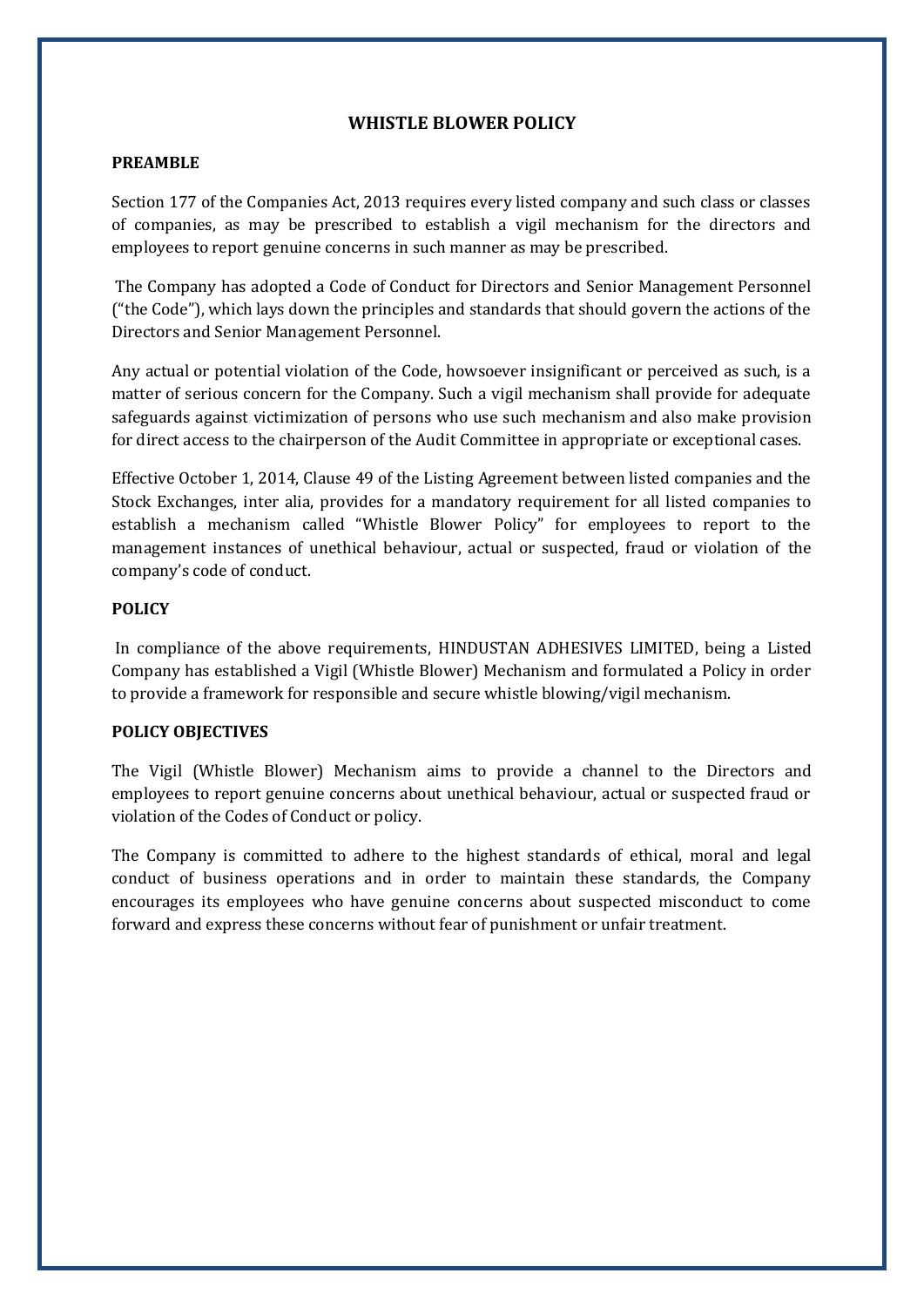The mechanism provides for adequate safeguards against victimization of Directors and employees to avail of the mechanism and also provide for direct access to the Chairman of the Audit Committee in exceptional cases.

This neither releases employees from their duty of confidentiality in the course of their work nor can it be used as a route for raising malicious or unfounded allegations about a personal situation.

### **DEFINITIONS**

**"Protected Disclosure"** means any communication made in good faith that discloses or demonstrates information that may evidence unethical or improper activity.

**"Subject"** means a person against or in relation to whom a Protected Disclosure has been made or evidence gathered during the course of an investigation.

**"Employee"** means every employee of the Company (whether working in India or abroad), including the Directors in the employment of the Company.

**Audit Committee"** means the Audit Committee constituted by the Board of Directors of the Company in accordance with Section 177 of the Companies Act, 2013 read with Clause 49 of the Listing Agreement with the Stock Exchange(s)

**"Whistle Blower"** means an Employee making a Protected Disclosure under this Policy.

# **SCOPE**

The Policy is an extension of the Code of Conduct for Directors & Senior Management Personnel and covers disclosure of any unethical and improper or malpractices and events which have taken place/ suspected to take place involving:

1. Breach of the Company's Code of Conduct.

2. Breach of Business Integrity and Ethics.

3. Breach of terms and conditions of employment and rules thereof.

4. Intentional Financial irregularities, including fraud, or suspected fraud.

5. Deliberate violation of laws/regulations.

6. Gross or Wilful Negligence causing substantial and specific danger to health, safety and environment.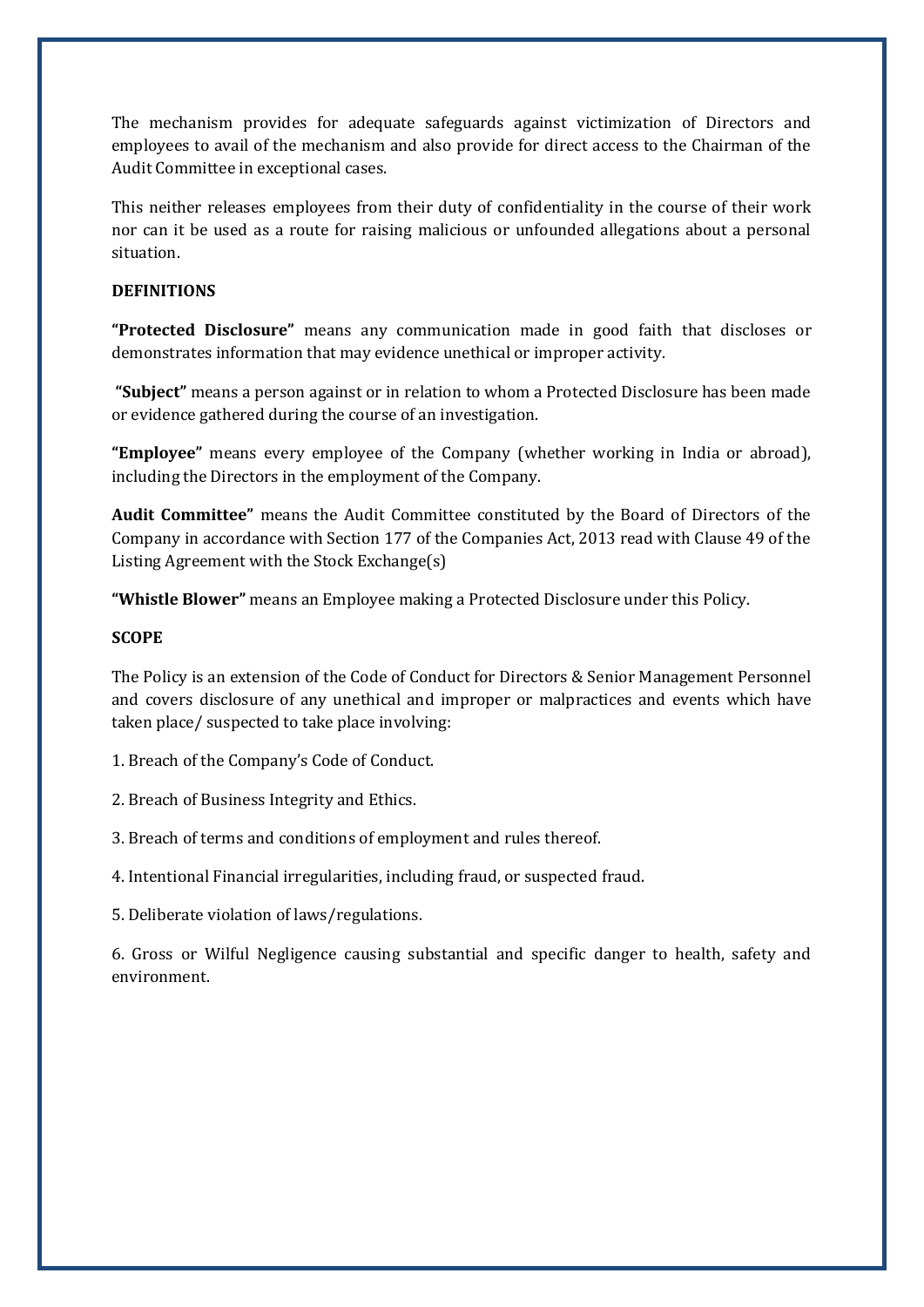7. Manipulation of company data/records.

8. Perforation of confidential/propriety information.

9. Gross Wastage/misappropriation of Company funds/assets.

# **ELIGIBILITY**

All Directors and Employees of the Company are eligible to make Protected Disclosures under the Policy in relation to matters concerning the Company.

# **PROCEDURE**

All Protected Disclosures should be reported in writing by the complainant as soon as possible, not later than 30 days after the Whistle Blower becomes aware of the same and should either be typed or written in a legible handwriting in English.

The Protected Disclosure should be submitted under a covering letter signed by the complainant in a closed and secured envelope and should be super scribed as "Protected disclosure under the Whistle Blower policy" or sent through email with the subject "Protected disclosure under the Whistle Blower policy". If the complaint is not super scribed and closed as mentioned above, the protected disclosure will be dealt with as if a normal disclosure.

All Protected Disclosures should be addressed to the Chairman of the Audit Committee.

The contact details of the Chairman of the Audit Committee are as under:-

Name SUDEEP PANDE

Address B-38, Sector-105, Gautam Buddha Nagar, Noida, Uttar Pradesh-201301

Contact No. 01141650347

e-mail \_accounts@hindustanadhesives.com

In order to protect the identity of the complainant, the Vigilance Officer will not issue any acknowledgement to the complainants and they are not advised neither to write their name / address on the envelope nor enter into any further correspondence with the Vigilance Officer.

### **INVESTIGATION**

All Protected Disclosures under this policy will be recorded and thoroughly investigated. The Chairman of the Audit Committee will carry out an investigation either himself/herself or by involving any other Officer of the Company/ Committee constituted for the same.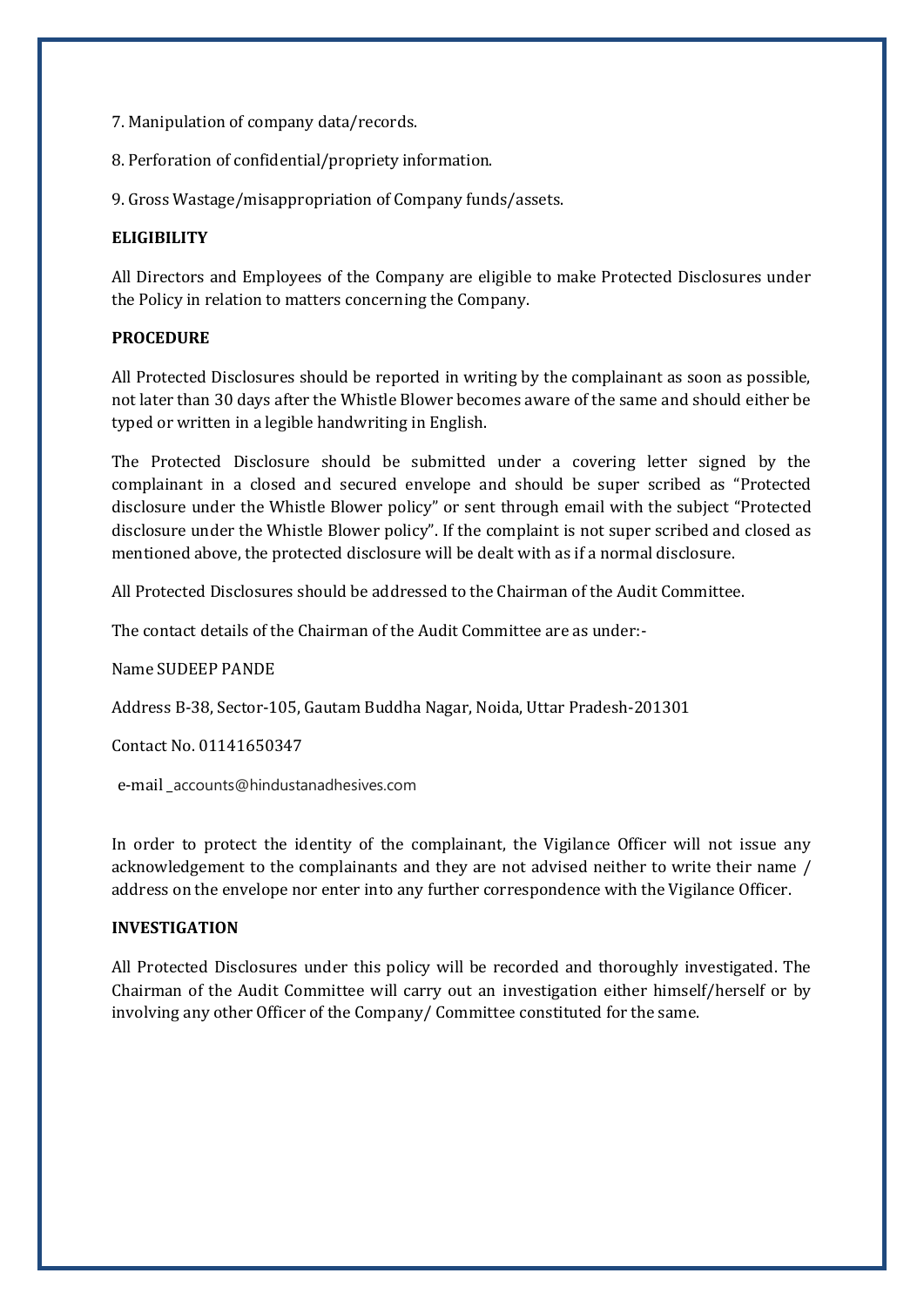The Audit Committee, if deems fit, may call for further information or particulars from the complainant and at its discretion, consider involving any other/additional Officer of the Company and/or Committee and/ or an outside agency for the purpose of investigation.

The investigation by itself would not tantamount to an accusation and is to be treated as a neutral fact finding process.

The investigation shall be completed normally within 90 days of the receipt of the protected disclosure and is extendable by such period as the Audit Committee deems fit.

Any member of the Audit Committee or other officer having any conflict of interest with the matter shall disclose his/her concern /interest forthwith and shall not deal with the matter.

### **DECISION AND REPORTING**

If an investigation leads to a conclusion that an improper or unethical act has been committed, the Chairman of the Audit Committee shall recommend to the Board of Directors of the Company to take such disciplinary or corrective action as it may deem fit.

Any disciplinary or corrective action initiated against the Subject as a result of the findings of an investigation pursuant to this Policy shall adhere to the applicable personnel or staff conduct and disciplinary procedures.

A complainant who makes false allegations of unethical & improper practices or about alleged wrongful conduct of the Subject to the Audit Committee shall be subject to appropriate disciplinary action in accordance with the rules, procedures and policies of the Company.

### **CONFIDENTIALITY**

The complainant, Members of Audit Committee, the Subject and everybody involved in the process shall, maintain confidentiality of all matters under this Policy, discuss only to the extent or with those persons as required under this policy for completing the process of investigations and keep the papers in safe custody.

### **PROTECTION**

No unfair treatment will be meted out to a Whistle Blower by virtue of his/ her having reported a Protected Disclosure under this policy. Adequate safeguards against victimization of complainants shall be provided. The Company will take steps to minimize difficulties, which the Whistle Blower may experience as a result of making the Protected Disclosure.